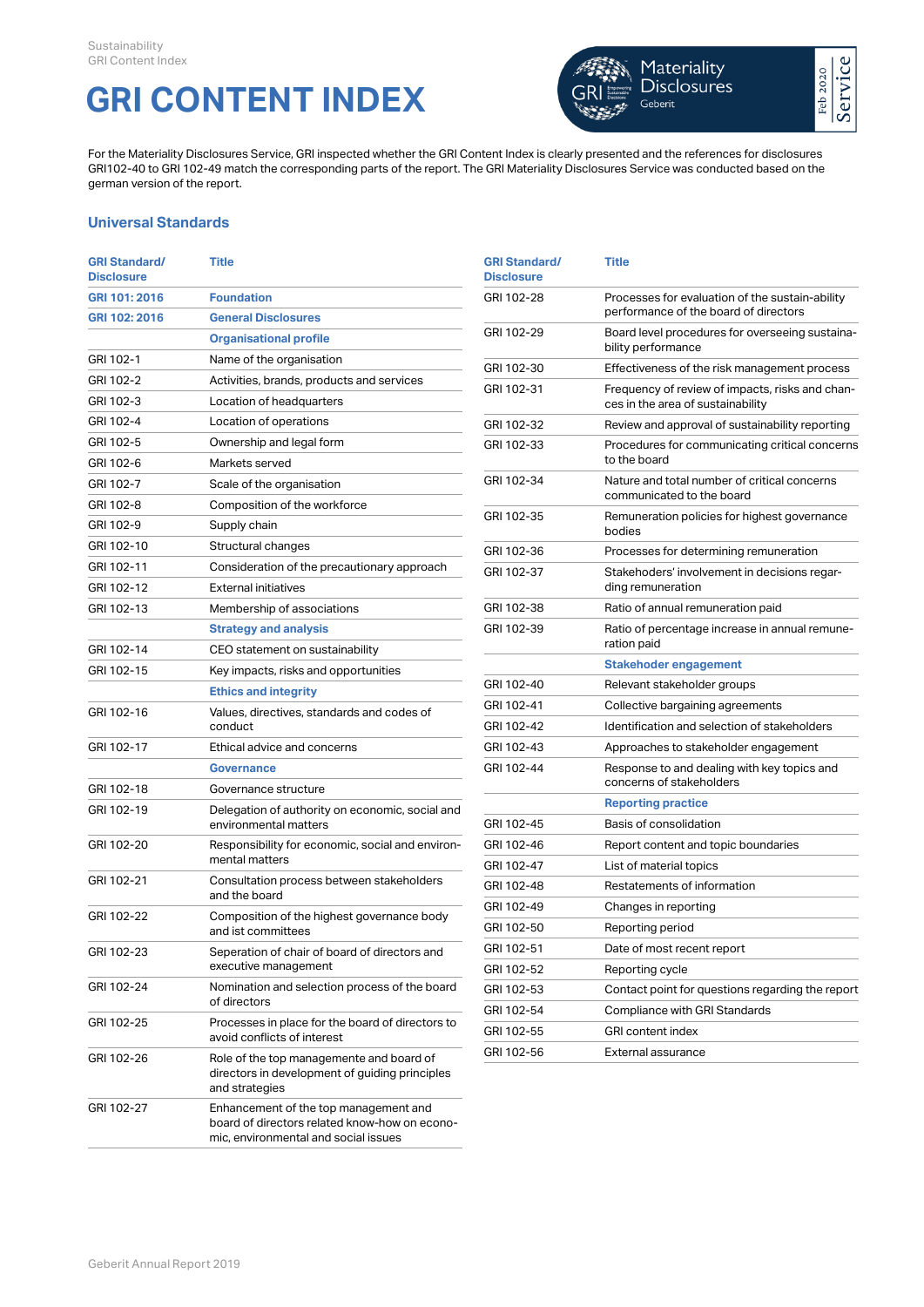## **Topic-specific standards**

| <b>GRI Standard/</b><br><b>Disclosure</b> | <b>Title</b>                                                                                                        |
|-------------------------------------------|---------------------------------------------------------------------------------------------------------------------|
|                                           | <b>People</b>                                                                                                       |
| GRI 401: 2016                             | <b>Employment</b>                                                                                                   |
| GRI 103: 2016<br>103-1/103-2/103-3        | Management approach                                                                                                 |
| 401-1                                     | Employee fluctuation                                                                                                |
| 401-2                                     | Benefits provided to full-time employees                                                                            |
| 401-3                                     | Parental leave                                                                                                      |
| GRI 403: 2018                             | <b>Occupational health and safety</b>                                                                               |
| GRI 103: 2016<br>103-1/103-2/103-3        | Management approach                                                                                                 |
| 403-1                                     | Occupational health and safety management<br>system                                                                 |
| 403-2                                     | Hazard identification, risk assessment, and<br>incident investigation                                               |
| 403-3                                     | Occupational health services                                                                                        |
| 403-4                                     | Worker participation, consultation, and commu-<br>nication on occupational health and safety                        |
| 403-5                                     | Worker training on occupational health and safety                                                                   |
| 403-6                                     | Promotion of worker health                                                                                          |
| 403-7                                     | Prevention and mitigation of occupational<br>health and safety impacts directly linked by<br>business relationships |
| 403-8                                     | Workers covered by an occupational health and<br>safety management system                                           |
| 403-9                                     | Work-related injuries                                                                                               |
| 403-10                                    | Work-related illness                                                                                                |
| GRI 404: 2016                             | <b>Training and education</b>                                                                                       |
| GRI 103: 2016<br>103-1/103-2/103-3        | Management approach                                                                                                 |
| 404-1                                     | Scope of training and education                                                                                     |
| 404-2                                     | Programmes for skills management and lifelong<br>learning                                                           |
| 404-3                                     | Performance evaluation and career planning                                                                          |
| GRI 405: 2016                             | <b>Diversity and equal opportunity</b>                                                                              |
| GRI 103: 2016<br>103-1/103-2/103-3        | Managment approach                                                                                                  |
| 405-1                                     | Diversity of goveranance bodies and employees                                                                       |
| 405-2                                     | Ration of remuneration between women and men                                                                        |
| GRI 406: 2016                             | Non-discrimination                                                                                                  |
| GRI 103: 2016<br>103-1/103-2/103-3        | Management approach                                                                                                 |
| 406-1                                     | Cases of discrimination                                                                                             |
| GRI 407: 2016                             | <b>Freedom of Association and Collective Bar-</b><br>gaining                                                        |
| GRI 103: 2016<br>103-1/103-2/103-3        | Management approach                                                                                                 |
| 407-1                                     | Non-compliance with the right of freedom of<br>association and collective bargaining                                |
| GRI 205: 2016                             | <b>Anti-corruption</b>                                                                                              |
| GRI 103: 2016<br>103-1/103-2/103-3        | Management approach                                                                                                 |
| $205 - 1$                                 | Operations subjected to reviews on the risk of<br>corruption                                                        |
| 205-2                                     | Communication and training on anti-corruption                                                                       |
| 205-3                                     | Incidents of corruption                                                                                             |

| <b>GRI Standard/</b><br><b>Disclosure</b> | Title                                                                  |
|-------------------------------------------|------------------------------------------------------------------------|
| GRI 206: 2016                             | Anti-competitive behaviour                                             |
| GRI 103: 2016<br>103-1/103-2/103-3        | Management approach                                                    |
| $206-1$                                   | Legal proceedings due to the anti-competitive<br>behaviour             |
| GRI 202: 2016                             | <b>Market Presence</b>                                                 |
| GRI 103: 2016<br>103-1/103-2/103-3        | Management approach                                                    |
| 202-1                                     | Ration of standard entry level wage compared<br>to tlocal minimum wage |
| $202 - 2$                                 | Procedures for local hiring of management                              |
| GRI 203: 2016                             | Indirect economic impacts                                              |
| GRI 103: 2016<br>103-1/103-2/103-3        | Management approach                                                    |
| $203 - 1$                                 | Infrastructure investments and services sup-<br>ported                 |
| $203 - 2$                                 | Significant indirect economic impacts                                  |
| GRI 408: 2016                             | <b>Child labour</b>                                                    |
| GRI 103: 2016<br>103-1/103-2/103-3        | Management approach                                                    |
| 408-1                                     | Cases of child labour                                                  |
| GRI 409: 2016                             | <b>Forced or compulsory labour</b>                                     |
| GRI 103: 2016<br>103-1/103-2/103-3        | Management approach                                                    |
| 409-1                                     | Cases of forced or compulsory labour                                   |
| GRI 412: 2016                             | <b>Human rights assessment</b>                                         |
| GRI 103: 2016<br>103-1/103-2/103-3        | Management approach                                                    |
| 412-1                                     | Assessment of operations regarding human<br>rights risks               |
| $412 - 2$                                 | Employee training on human rights                                      |
| $412 - 3$                                 | Human rights criterial in investments and con-<br>tract agreements     |
|                                           | <b>Social responsibility</b>                                           |
| GRI 103: 2016                             | Management approach                                                    |

|                                    | <b>Planet</b>                                                 |
|------------------------------------|---------------------------------------------------------------|
| GRI 301: 2016                      | <b>Materials</b>                                              |
| GRI 103: 2016<br>103-1/103-2/103-3 | Management approach                                           |
| $301 - 1$                          | Materials used                                                |
| $301 - 2$                          | Percentage of recylced material                               |
| $301 - 3$                          | Reuse of products and packaging materials                     |
| GRI 302: 2016                      | <b>Energy</b>                                                 |
| GRI 103: 2016<br>103-1/103-2/103-3 | Management approach                                           |
| $302-1$                            | Energy consumption within the organisation                    |
| $302-2$                            | Energy consumption outside of the organisation                |
| $302-3$                            | Energy intensity                                              |
| $302 - 4$                          | Energy saved                                                  |
| $302 - 5$                          | Reductions in energy requirements of products<br>and services |
|                                    |                                                               |

103-1/103-2/103-3

Geberit Annual Report 2019